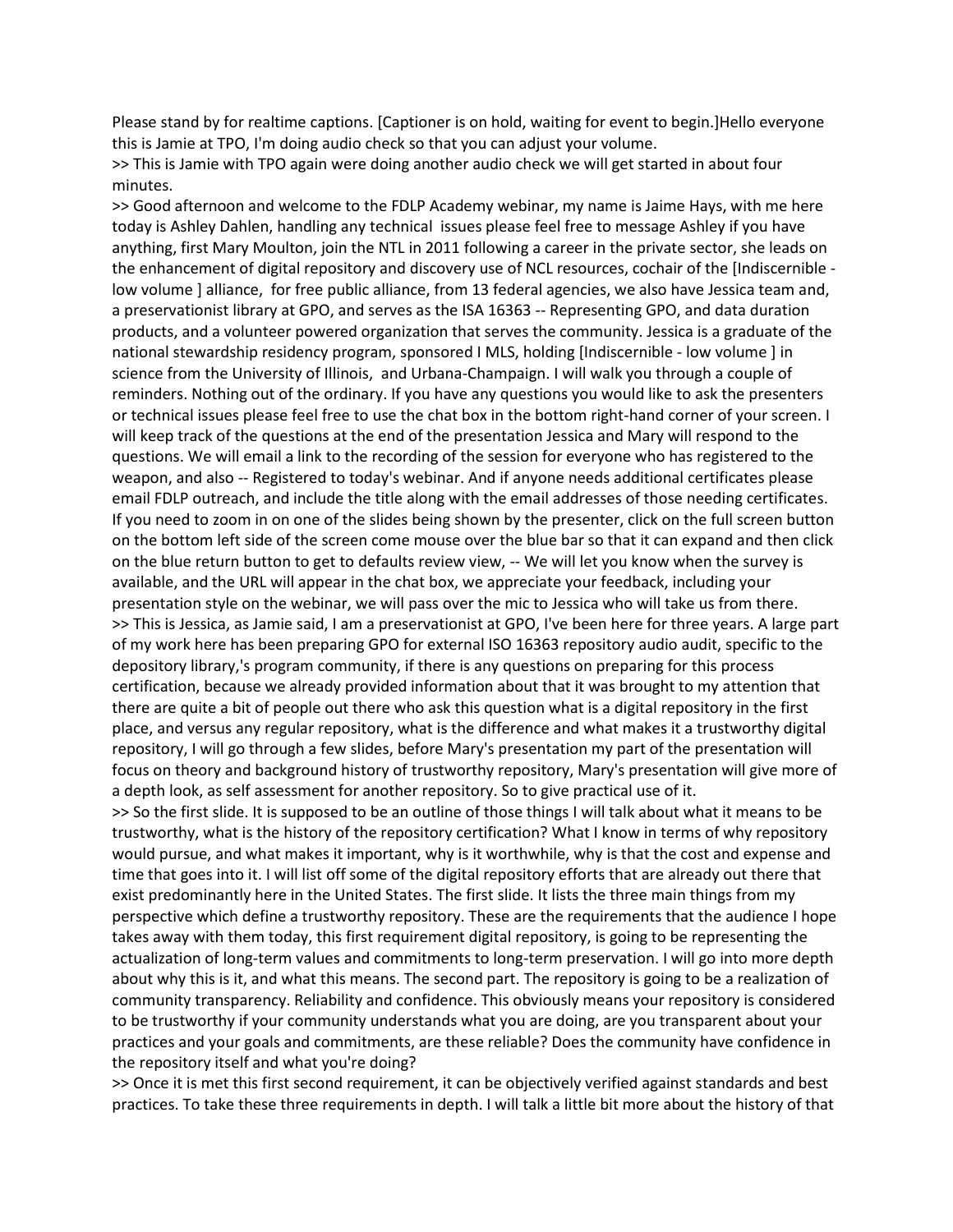first one. As I said the first one, this actualization of long-term strategic values to long-term preservation. This is really critical. One thing. It's an institution that if they have a repository or digital library, or does some kind of digital preservation. If the institution as a whole, all of the components of that organization are not really dedicated long-term to a digital repository. Technical infrastructure or ongoing management and policies. The hardware systems that are a part of it. You can't really call this a trustworthy digital repository. Purely from the fact. There is no guarantee that the repository itself will last very long, there is no guarantee that it will also be sustained in a part of the organized overall mission. I want people to take that into consideration perspective perhaps, you are an organization that is doing preservation of some kind. Or digital archiving of some kind. It helps to keep in perspective. Is this the type of preservation we are doing that is just a one off project, a short-term solution, or to me in the end, or a part of the organizations long-term strategic commitment? Is it part of the organizations mission? The history behind this. It goes back 20 years. Truthfully. 1998. There was a survey conducted on behalf of the research library group called digital preservation's needs requirement. It surveyed over 50 repositories. If found they actually did not have a defined statement about their commitment to digital preservation and they lacked long-term strategic policies. So it was one of those things. Over 50 repositories said we are doing preservation two thirds of them didn't really have an organizational commitment to it, didn't really have these bits and pieces that guarantee that this will be a long-term thing. After that survey. The digital library Federation did another survey along the same lines. 14 of the 21 libraries that responded to that library also didn't have digital preservation policies even though they were doing preservation activities. From these two surveys. Some of the groundwork to digital repository certification and best part is standards were put into place. By and Kenny, and Nancy McDonough -- Ann Kenny, and Nancy [Indiscernible - low volume ], and to build out those policy frameworks. Those long-term commitments these things that are necessary for digital preservation to be successful. What they put out was a theoretical concept defined organizational stages of preservation, this diagram, that a lot of the librarians have digital library training, have seen iterations of, these leg it stools symbol or metaphor where digital preservation is the stool, then it cannot stand on its own if you don't have the technology or the resources. The organization support to prop up this statement, and this digital preservation, this is where we get the earliest language that says digital preservation isn't only how you manage a file, it isn't only that you are backing content up, or archiving it, describing it or talking about it as if it is archival thing. Digital preservation is this broad term applied when you have organizational peace as well as the technology, and the resources. It is one thing to say we will do this to preservation, but we will not have the budget that will allow us to do it 10 years down, if you do not have the budget, you are just parking it with the hope that you can continue parking it if that makes sense.

>> So the early paper that talks about three-legged stool, and the five organization digital preservation's, go into detail about how to create long-term requirements. How to develop a repository, according to standards, all of these steps. They built up this framework for early assessment. This is early 2000. Where we get this first language about this need for organizational pieces. The second thing. That I talk about. Digital repository. Necessarily is transparent with your community your community has to rely on you, have confidence in you. The first earliest places we see language like this, in the trusted repository audit and checklist document published by the research center for libraries. The track checklist came out in 2006. 2005 I actually have I apologize. This checklist that came out, this first real document that looks like a standard. It is in many ways a predecessor to the ISO 1363 that lives and looks like the national recognized auditing standard, this is the predecessor to that standard. Both of these standards talk about the significance of the community of users. The terminology specific to the standard the designated community, and an acknowledgment that the repository is only as effective as it meets the need of the community for example. In the ISO standard, if you are a digital repository preserving rock and mineral data. To some research. You have said your designated community is geologists. If you are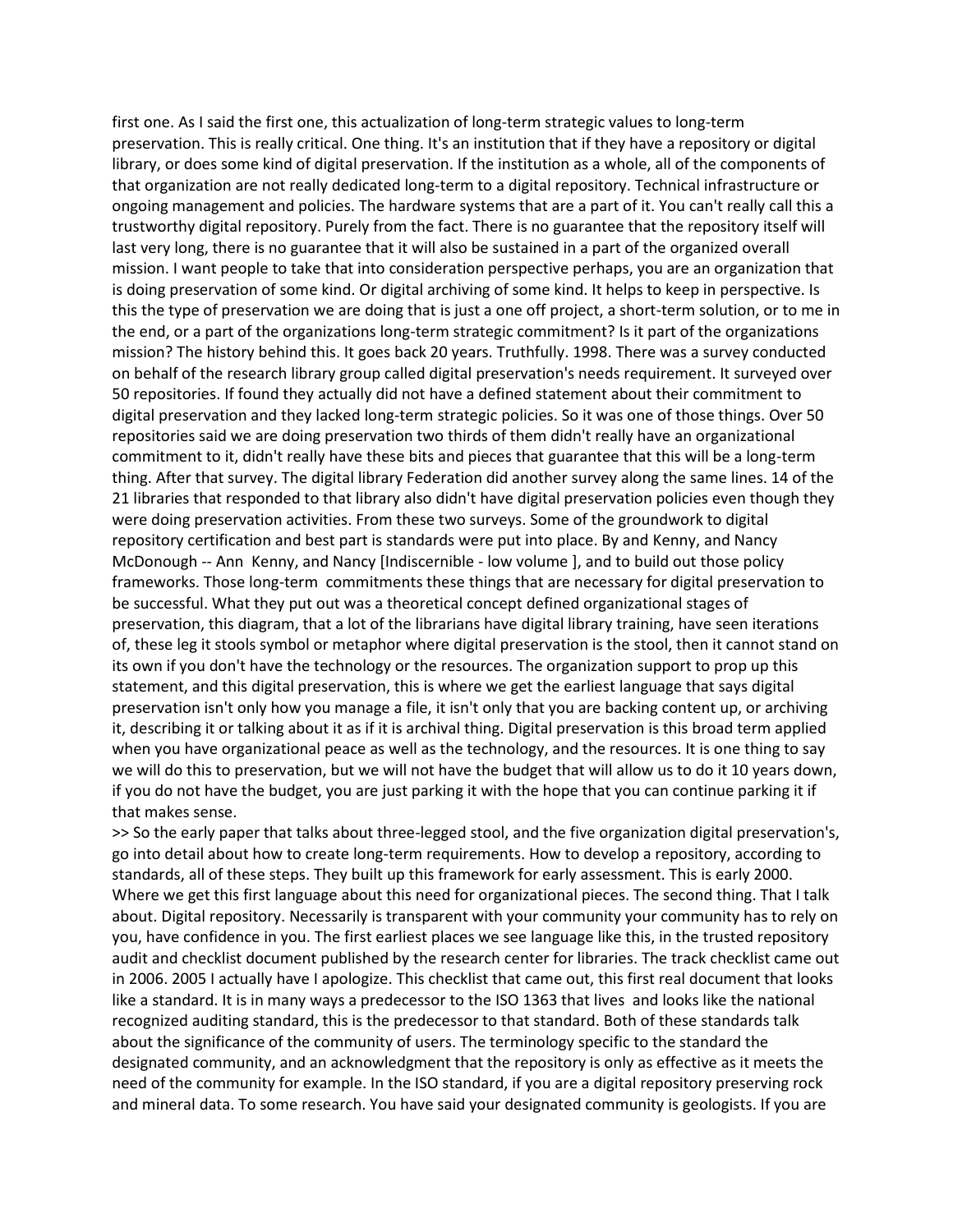defining a designated community to be geologists, you have this commitment to this defined community that you have defined, you have a commitment to having the educational awareness of what those users need and expect from you. It's not enough to just part this mineral data in the repository, you have to provide a data dictionary and provide references to international standards for rock and mineral information, you have to make it usable in other words assessable, relevant to your user community. And you also have to to the best of your ability publish what you're preservation practices are in your commitments. You have to make that information forward spacing so that your user community can no and understand what you are doing with it, these are sort of for instance, if these researchers are not only accessing the repository to use the data, but they want to submit their own research to the repository then they have to know how long will this stuff last? What file format will it accept? Basically can I trust this and cannot guarantee the service will be around? Do I have confidence in this repository? It is that relationship. It's not a one-time thing. You have to continually communicate. You have to have information that is free and accessible, understandable to what you're doing. That is what it is all about. Oh if you do not have that piece it's hard to argue that you have a trust Worsley -- Trustworthy repository. It is dependent upon the community.

>> So the third thing that we talk about. Once you have that organizational infrastructure to support that repository, and that confidence and transparency. You are therefore ready to have a third party certification. I'm not personally going to advocate additional repository needs to be ISO certified to be trustors a Desmet -- to be trustworthy.

>> The community of users they define their needs for the level of trust. I think it is reasonable to assume an organization that serves international groups of high prominence, and lots of funding, they probably have to speak to a higher standard that serves a smaller group in a single town or a varied niche group, they can define what their level of need is to be considered certified or accredited, or to have confidence they really do find that. For those repositories that need to have the highest level of confidence and certification. Highest level of trust. There eventually going to have third-party certification. There is a variety of different ways to go about third-party certification. One of my later slides I will talk about those opportunities and what they could be.

>> This is a snapshot of the development of the ISO standards that exist, I will not get too much in the weeds, this is a recap for everyone and a visual representation of the development of these activities over the past decades. In 1985, this was actually one of the earliest things that came to be. A report from the committee, it's not necessarily a congressional report. But a research group established, somewhat providing recommendations to the national archives. The national archives in general. This earlier report in 85, this is where we had this first mention of switching to the digital age, there is going to be a lot more stuff coming, and we don't know how to respond to it. That was to set the president of more formalized research and standards, in 2002, you get the research library group developing processes for different repositories, and 2005 you get the checklist I talked about which becomes away to perform assessments, not necessarily providing certification but away to provide assessments. Between 2006 and 2012, the research libraries CRL, they perform these track assessments, and ultimately six repositories, four of these repositories, in the United States. Two of them are Canadian, assessed by using the track checklist. Really a lot of these assessments just started as a dry run CRL selected was one of the earliest repositories, it experimented in the way to show how you can view an assessment, and they publish that with the process and what that look like. What that first test that's when they started doing other repositories as well. As CRL was doing those assessments, a separate group from CRL, went forward and started working on taking all of the information that was created so far the checklist. The research library group and papers, all of these other groups that were contributing to this Montgomery, who moved to MIT. A lot of voices that were from the digital community where I play, this group went forward to create an international standard. This international standard become publish in 2012, once the standard was published, audits didn't start happening right away because in an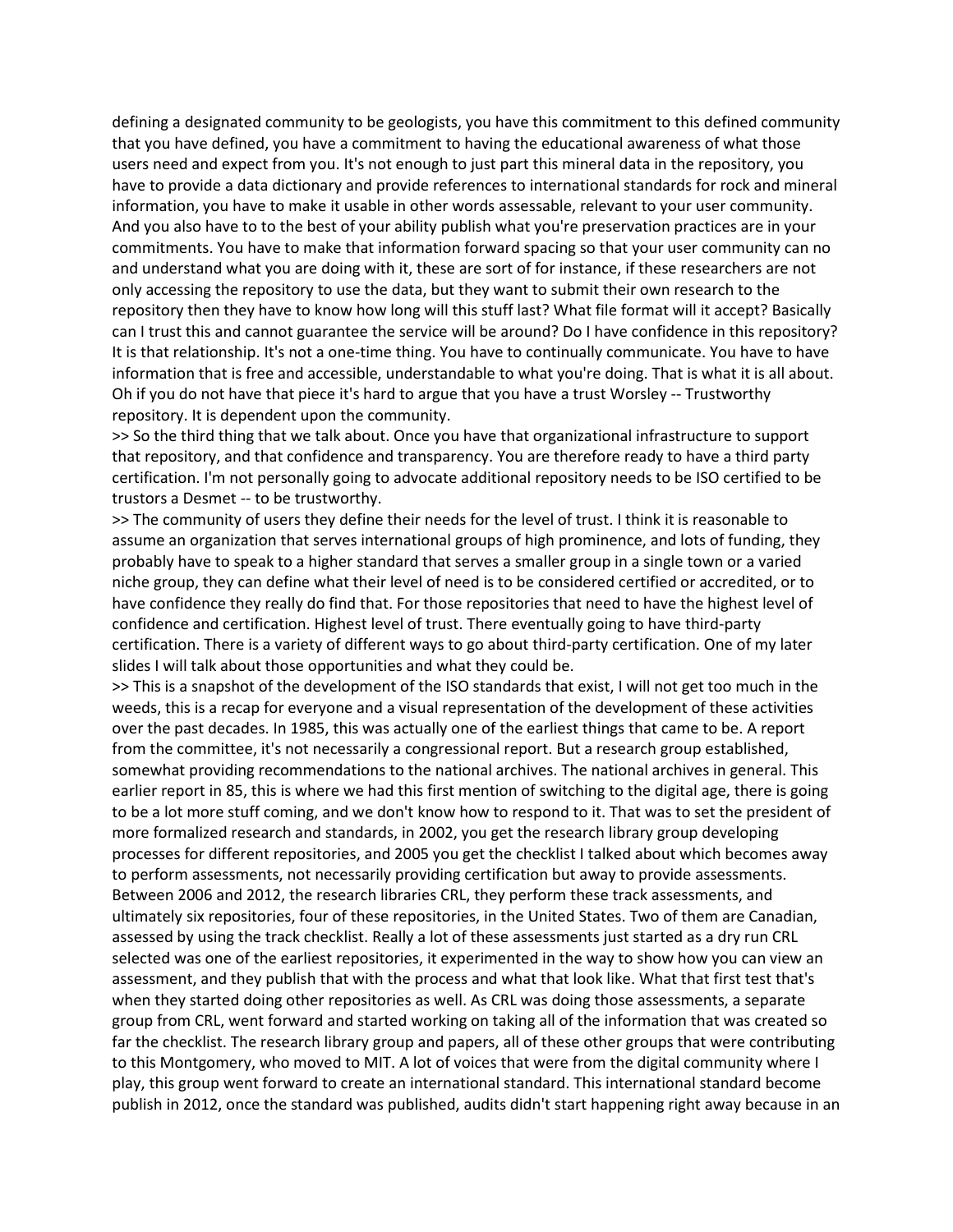additional standard, this had to be created which created the process to accredit certification bodies to perform the audit. You have the standard for the audit first and then the standard to create auditors to do the auditing. It wasn't until 2014 that you could even make someone an auditor to do this. In 2015. This group they are called primary trustworthy the standard they actually tracked across internationally from different repositories hosting these high level training courses that were teaching repositories how to go to about certification but they were not performing audits at that time. It wasn't until 2016 that the accreditation board finally announces there is processes to create auditors. That was in 2016. Since that time. We have become an accredited certification body, this only group, that public announced it, not the only but the first to have accreditation. At this time PTAB has the knowledge of performing these public knowledge has been the group that GPO has contracted to become certified as well. So the final thing as an overview about why the repository would do this. Why is it so important? As I mentioned. My personal feeling. Your designated community defines what extent you should do this. That urge or call really comes from your user community as your primary stakeholder. So why if I'm going to say your community says how important it is, why else would you do it. Or what they consider this. These themselves actually summit up pretty well.

>> They have language that says the funders of the repositories in those who entrust those valuables encoded to them need to know whether their funds or faith is well-funded, the stakeholders needs to know that there repositories where the of trust, particularly for a government agency for example, it's very important that there money is well spent and put to use, they might not -- Another thing to keep in mind your community of users and stakeholders, your users and those who fund you, advocate for you, those who manage or administer the organization, they may know very little about digital preservation or may not understand what goes into it. They may have some sense of yes it is very important to digitally preserve stuff, but may not value the day in and day out activities that you do. They may know it's important at the very least they need to know everything they are signing off on, being carried out and efficient, they can trust you even though they don't not know much of what you're doing. Having a third party saying yes everything that you are putting money into, hiring people to do. This is successful and efficient. This third-party body comes in and says, all of these things that your user community, and the employer's say that they are doing yes they are doing them very well. I have the opportunity to interview the repository managers at the six repositories I mentioned earlier, who went through this process. I interviewed them about the process. The benefits that they got out of it and if it was worth it. And then the mostly everyone had a positive experience doing that practice. They all said number one things they got out of it was preparing for the third-party assessment allowed them to consolidate all of their documentations. It may have been non-homogenous or living on different systems, doing this system requirement organizing it and that was very efficient to them as an organization and allow them to objectively convey that they were doing best practices, to their stakeholders in public. It allowed them to convey credibility and visibility of the repository, I know especially for repositories that use this with the scholarly, a group of researchers, it could be hard to communicate what it is versus academic journal and for those repositories it's very important to have that extra to say this is the benefit of the digital repository that you can only get from us. This is very critical for them. In terms of what else is out there. A third-party assessment or in general. There are a lot of different flavors for certifications. How to go about being trustworthy or trusted. Some of these I guess most approachable ways to go about this is to do a self assessment. In general I recommend doing this before doing any third-party involvement, I recommend everybody looks at from my perspective this is a good example. The University of Texas did their own assessment. They have a public document that walks through how they meet each criteria and what is in the checklist, it is very thorough and repeatable method for other academic institutions that don't have the resources or the buy-in, for a formal certification but they want to do some sort of assessment to show what they are capable of, and that they are doing the right thing. The other thing to keep in mind. I've been mentioning this ISO 1363 standard, the recognized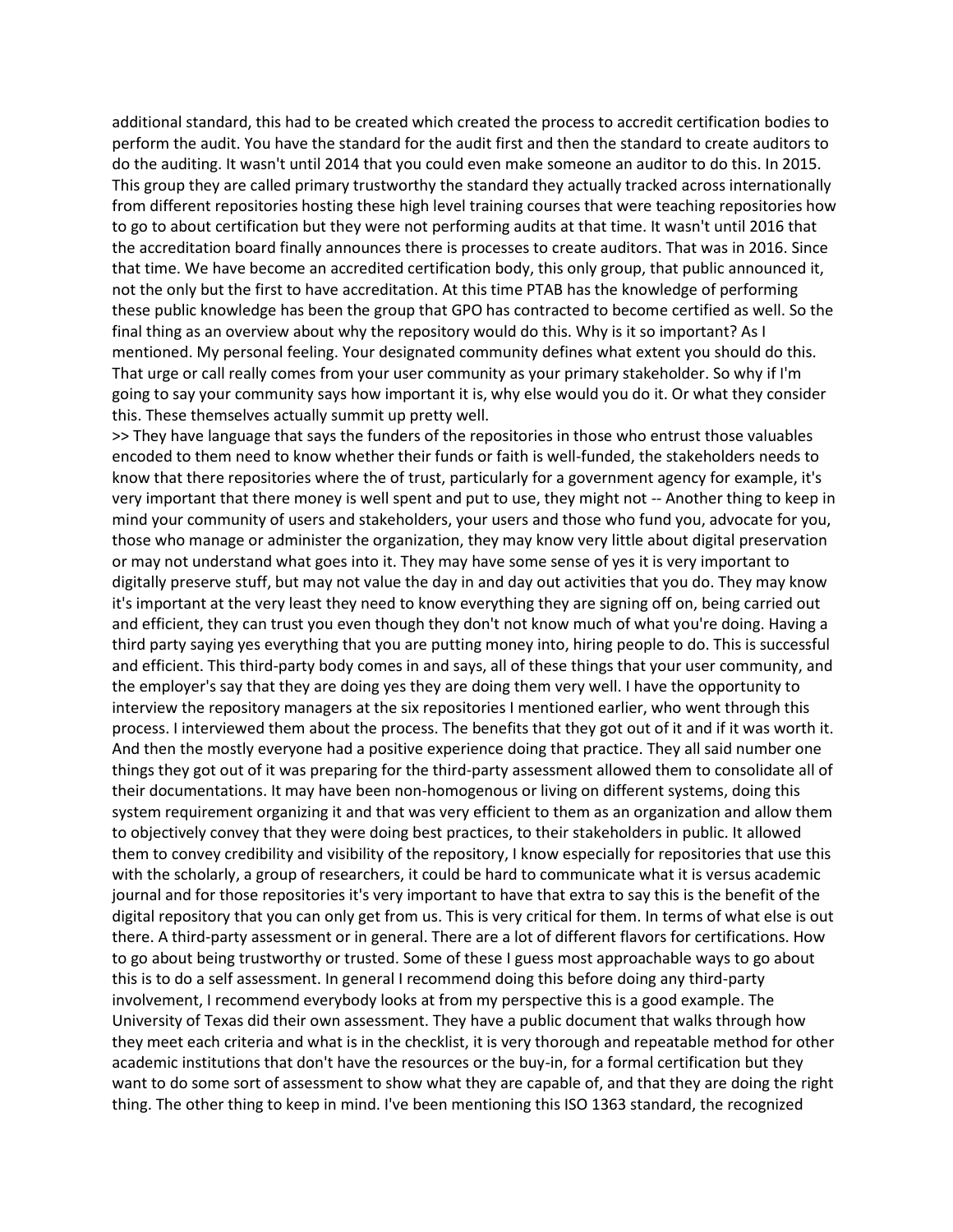standard, there are other certification processes, that include and make reference to this. There is the core trust seal certification it comes out through the alliance. The ICSU data system, where they can do this data approval and do I so certification, -- ISO certification.

>> It is not as comprehensive as ISO 1363, I know I have known of at least some institutions that have an approval, and those that are more archived that use it. In general, it includes 16 guidelines that are pretty specific to managing data research or datasets. I know the University Consortium and research IPSR -- And the Center for repository, those are all the ones I know of that have the data fill approval already. In terms of [Indiscernible - low volume ], we anticipate being the first government repository, and anticipate being the first American to finish this certification process, the only repository that has been announced with this certification at this time. In January of this year, the national cultural archives NCAA, hosted for the Center for arts, this is the only repository I'm aware of that has it. In terms of what is specific to the federal organizations, as I mentioned, the USPS arrow repository, they have long-term interest in other certifications, and that's what they have now. This working group also shares information about these process and there is a lot of interest in self assessment and long-term certification, this is where I will transition to Mary to talk about the library and their experience with some of these systems.

## >> Thank you Jessica.

>> I appreciate very much what you have just talked about. It is a great lead in to how we are trying to have some type of assessment in our situation which is very different from yours. Let's see. I'm mostly going to be talking today about core trust field requirements for self assessment. Right now we are involved in a self-assessment, recently migrating our repository, I will get into that in some detail as we move through the presentation. We are established in 1998 as a born digital repository. Where the newest of the federal libraries, and we are the only national library that is entirely a digital library. We have digital collections that include research report. Datasets. We are part of the Bureau of transportation statistics when we were founded in 1998, it was originally to archive and distribute the data publications and data products for the Bureau of transportation statistics. We provide data services. Provide reference and research services, and where the host for the national transportation knowledge network and also coordinate regional transportation knowledge networks. These are comprised mostly of libraries at state departments of transportation. University transportation centers. In some library transportation related of course that are in the private sector. We are an open access digital repository, that means all of our items are in the public domain, they are available for reuse without restriction. We operate according to three mandates. The first transportation equity act, that founded, we were founded in 1998. It established us as a national transportation library. As I mentioned mostly to collect archives and deliver statistical and other information. In 2012. There was a major transportation legislation called map 21. That really furthered our mission and our focus. It specifically mentions we are a clearinghouse for transportation data. That we are a central repository for the Department of transportation research results, that is internal research that we fund as well as external research lastly in 2013. The White House office of science and technology policy issued a memo commonly referred to as the Holdren memo. Required all executive departments and agencies that then spend more than \$100 million per year on research to ensure that the public would have access to peerreviewed publication reports and digital datasets that were the results of that funding. We have been operating on these three mandates. It seems like 2013 was just a short time ago. We knew that we had some issues with our repository. I was hired at NTL in 2011. This was a story about why trustworthiness is important. I came on board in June 2011. Our repository had been down for about one month. It was not available to the public. We had a hardware failure. Our servers were so old that we had to go on eBay to get replacement parts to get the repository back online. I was hired right at the end of this episode. My first experience doing outreach and getting out meeting people. That we are stakeholders and researchers in the water transportation community. People would say to me you guys are so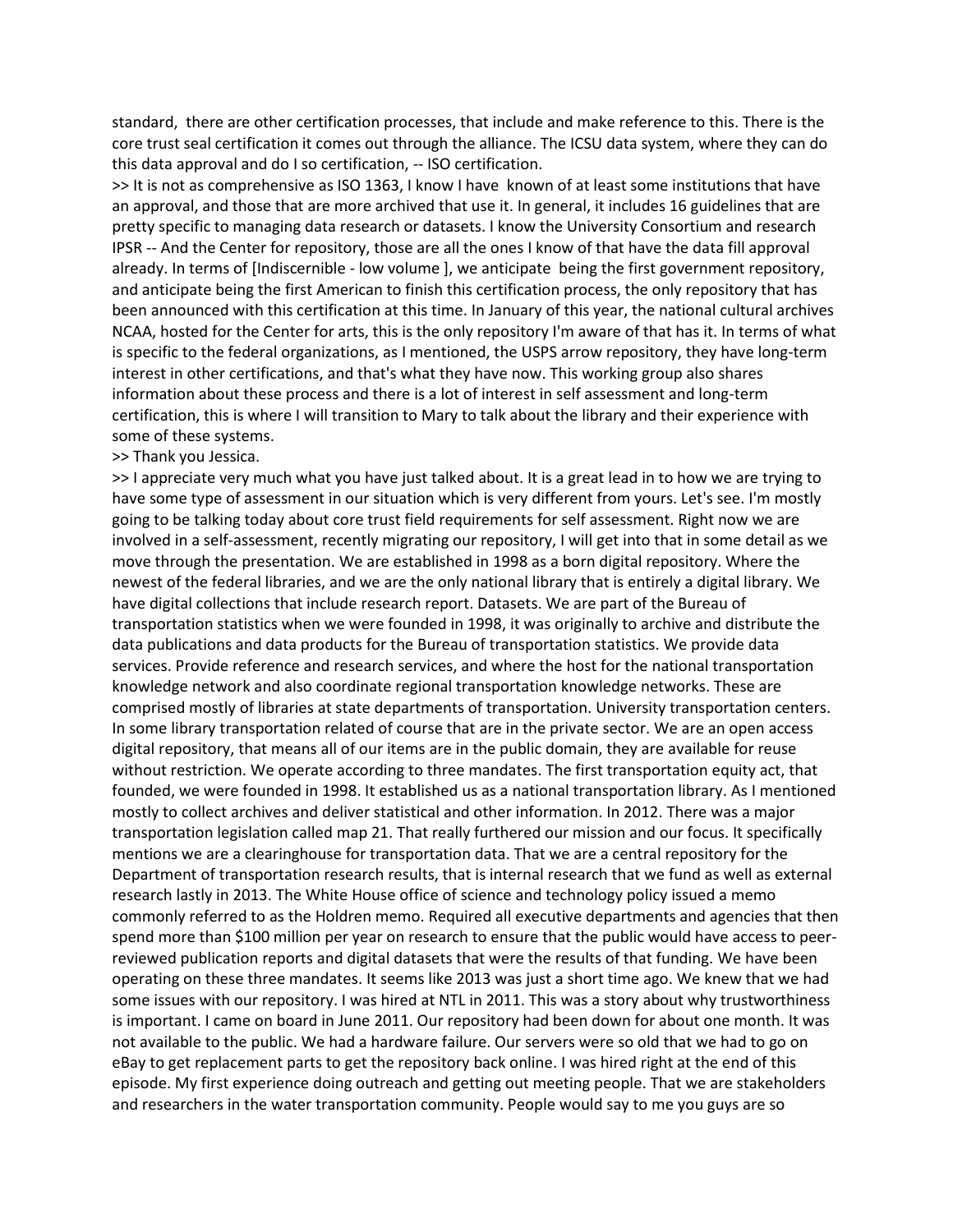unstable, why should we give you our research reports. You can't keep it together. How can you show us you are a reputable repository? They had every right to say that actually. So I talked to my supervisor. As brand-new with the national transportation library. She said you need to start learning about trustworthy repositories. That started me long journey of this road how can I communicate to our funders our researchers and the public that uses the content, how can I communicate to them we are a reputable organization providing a reputable service. Last year. This was actually several years in preparing for this. We migrated our repository, originally would have been on a homegrown Oracle database. It worked really well for us. It had a great search functionality. We had a great ingest system and cataloging. It was a very simple user interface however. It really did not support discovery. The other thing it done -- It didn't support LinkedIn communications we knew with our public access memo. We had to draft our own plan for public access, with the release of the Holdren memo in 2013. We knew that we would not be able to very well offer a platform for compliance with that memo to our internal researchers as well as the external researchers. We began looking around for a solution. We ended up partnering with the Center of disease control. On a repository re-platform called DACs, open source platform based on Fedora. It is a calm open source platform and the other partner in this endeavor is Noah -- NOAA -- And NOAA came afterwards, we went live and had a soft launch in June of last year our public lunch was around September. This was relevant what I will be talking about. I am very proud that we did this. We migrated. About 35,000 items. We had a tremendous amount of cleanup to do on our metadata every time you move data, you find out that you have to do something to it. This was no exception. We have a wonderful repository now. A great relationship with NOAA, the CDC, our users are very happy with this. It is a great way to showcase our collections and her wonderful work that the researchers are doing really good for discovery. We are super happy with this. So here is a little bit about the collection. Right now we have 35,000 digital objects. 10 collections. From all these various operating administrations and the Department of transportation and they are searchable. They are discoverable. We are very pleased with the outcome. I participated in a workshop last February 2017 that is. I work across the government with other science and technology agencies. In various groups. We all had been working toward our response to the public access memo from OSTI P. There was a lot of concern over how compliance would look. How really it's basically what we are talking about is digital content, and digital content is stored in the digital repository. How we will comply with this memo, and they have not had this exciting experience, where the repository was not accessible because of a hardware failure. There is a lot of catch-up going on right now with trying to communicate the quality of digital repositories to the public and to be accountable for what we are doing. The National Science Foundation I was involved in organizing the assessment in digital repositories one of my takeaways I will talk about in the next through the slides. One of my takeaways from this. Even though ISO certification was out of reach the best time to do this is when you are moving to a new repository, you can go through those requirements they basically layout everything you need to do. That is a pretty awesome thing. NTL we already have knowledge of what trustworthiness meant in the simplest terms, a digital repository a technical platform and the content and the people, the organization that supports this repository, and three things. The digital repository is not a website. Right off the bat. We know we need a different type of an assessment for then you would typically use for website. We need different analytics. We need that. And a method to measure and communicate the value of what you are doing, and the value of repository to your stakeholders. One of the takeaways from this workshop is that trustworthiness is a valid assessment. Digital repositories should be certified and in our case right now. We are not confident in having to do the resources for certification. We are trying to implement a repository standard. That can move towards that certification. That is what I will talk about now. Why would we do in this South -- Self-assessment -- During the South -- Soft lounge -- Lunch -- -- >> -- The soft launch -- We wanted to demonstrate following good product this is, and we would provide evidence that would mostly be documented, we would gain insight and further work that we need in the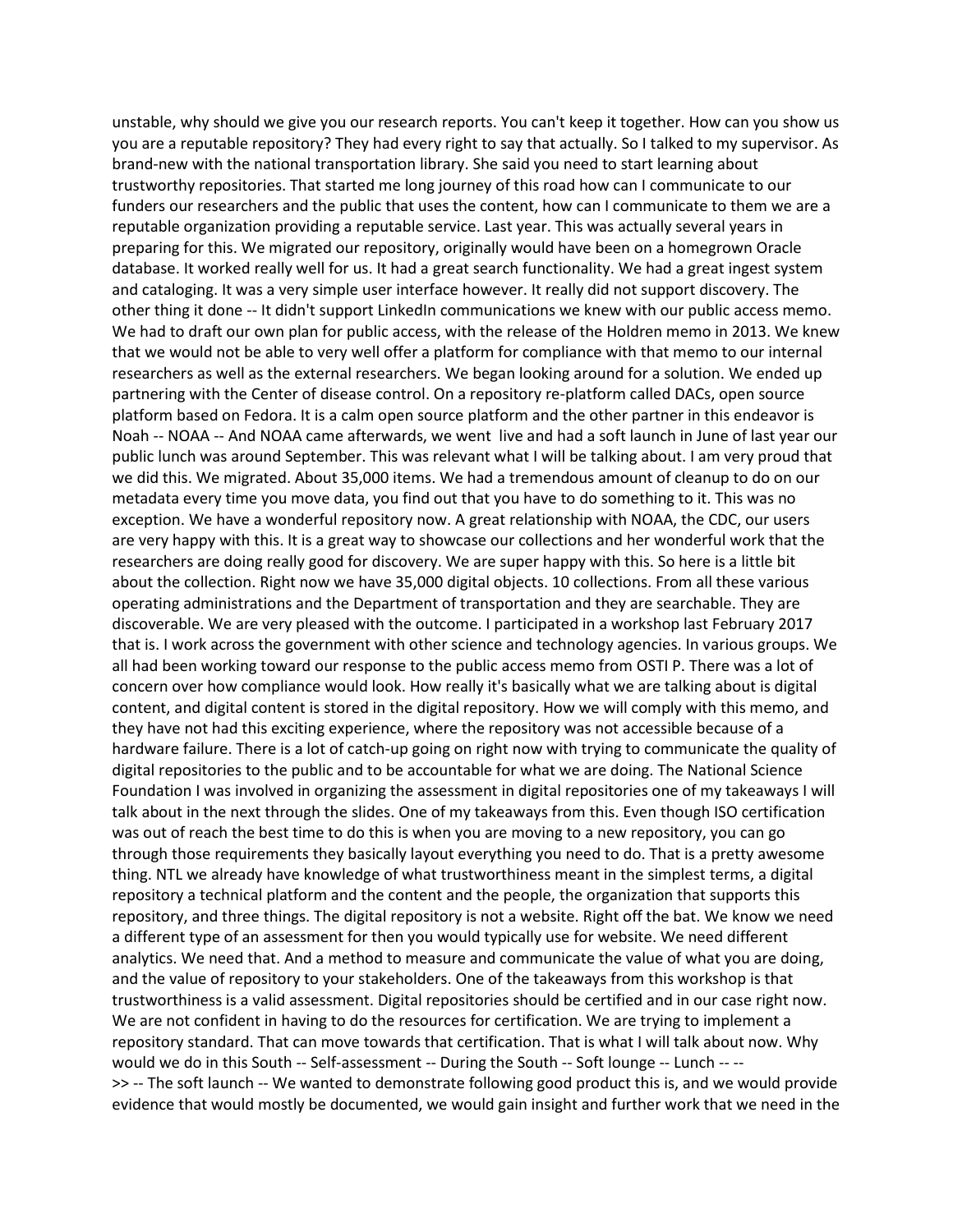repository and how we can further develop our trustworthiness to partners. Also following trustworthy guidelines create a benchmark that you can create for comparison in future years, you will be improving and knowing what your strengths and weaknesses are, and build user confidence into your repository and building a certification for a stronger foundation. What we started out with was looking at the data seal of approval, the world data system, it had identified 16 core require lens based on the ISO 16363. This management technology in some way to get guidance and gather feedback. Somewhere along the way last summer the world data system and the data seal of approval. RDA, the research data alliance, these folks got together and it was really nice when organizations talk to each other and decide, that they would endure the 16 requirements. They would call them the core trust certification, basically this is a self-assessment in providing public evidence. To peer reviewers and then periodic review every year. Jessica mentioned this is really a data repository based assessment, we are not a pure data repository although we do have data, and data products in our repository, I have no problem extending needs requirements to a repository that has more, the digital objects that you would define as a data set. >> This is a slide I borrowed from Mustafa world, Desmet world crane -- World crane. >> This is a condensed way to look at those guidelines. Jessica talked about this in depth. I am not going to cover these. She did a terrific job with them. Here's what we did last summer. Basically we went through three steps for preassessment. First we wanted to understand the core trust requirements. We talked to everybody we knew. We established a working group, had regular meetings with our group that uses our repository platform. We reviewed all of the core trust documentation. We updated and we have in our public access policy section on our website, we have guidelines for depositors, and we wanted them to understand what trustworthiness was. And also not to require that they use a trustworthy repository for their data, and use this as guidelines for the measurement of their repositories, at this point. We are okay with that. We are all kind of moving towards the same place. The second part of this. Collecting evidence. We did a preaudit. Involving and looking in places such as our website interviews with staff, and looking at technology platform, and the internal documents, measuring that against the federal mandate, lastly creating a scorecard, and tagging that with keywords and requirements identifying the gaps and requirements. This is what the scorecard looks like, this is actually bigger than this. What Erica did. She actually went through the 16 requirements made a spreadsheet of them. And put a documented evidence, whether it had to be updated, these are the outcomes as a result of the preassessment, we have updated our policies. We have a couple of them that are under review. I am pleased that Jessica mentioned the digital cure agency, we did not have one that was a definite outcome of preassessment, we had to update our metadata when we migrated. We also did a comprehensive review of our workflow. We have documented our standard operating procedures. Going through the preassessment helped us to communicate with CDC to help us communicate and what we needed from their technology. What we needed to be able to incorporate and identifiers in orchid which is a DOI for the author and to incorporate that into the records. We also needed the ability to repository, for the check a numerical string that indicates the integrity of the file. The file that is stored in the repository. Also what we need was documentation about the technical infrastructure. Those are things are now forthcoming. We are partnering with CDC on that documentation. We should be finished with this, in a few months. I put together a reference list for you. I would encourage you to go to our website, national transportation library where we have our documentation, it has to go through legal review, that is where we are right now stay tuned for that. Our repository, you can get in depth information about alternative methods of assessing trustworthiness, by going to their websites and their core trust seal websites, data seal of approval. The Big Data workshop I've been talking about, all of the presentations are publicly available. They are excellent. They give a lot of very good information about how, what, and why of assessing repository for trustworthiness. I will finish now. I think we have a few minutes for questions. >> Thank you Marie. Thank you Jessica. -- Thank you Marie -- Mary -- And Jessica.